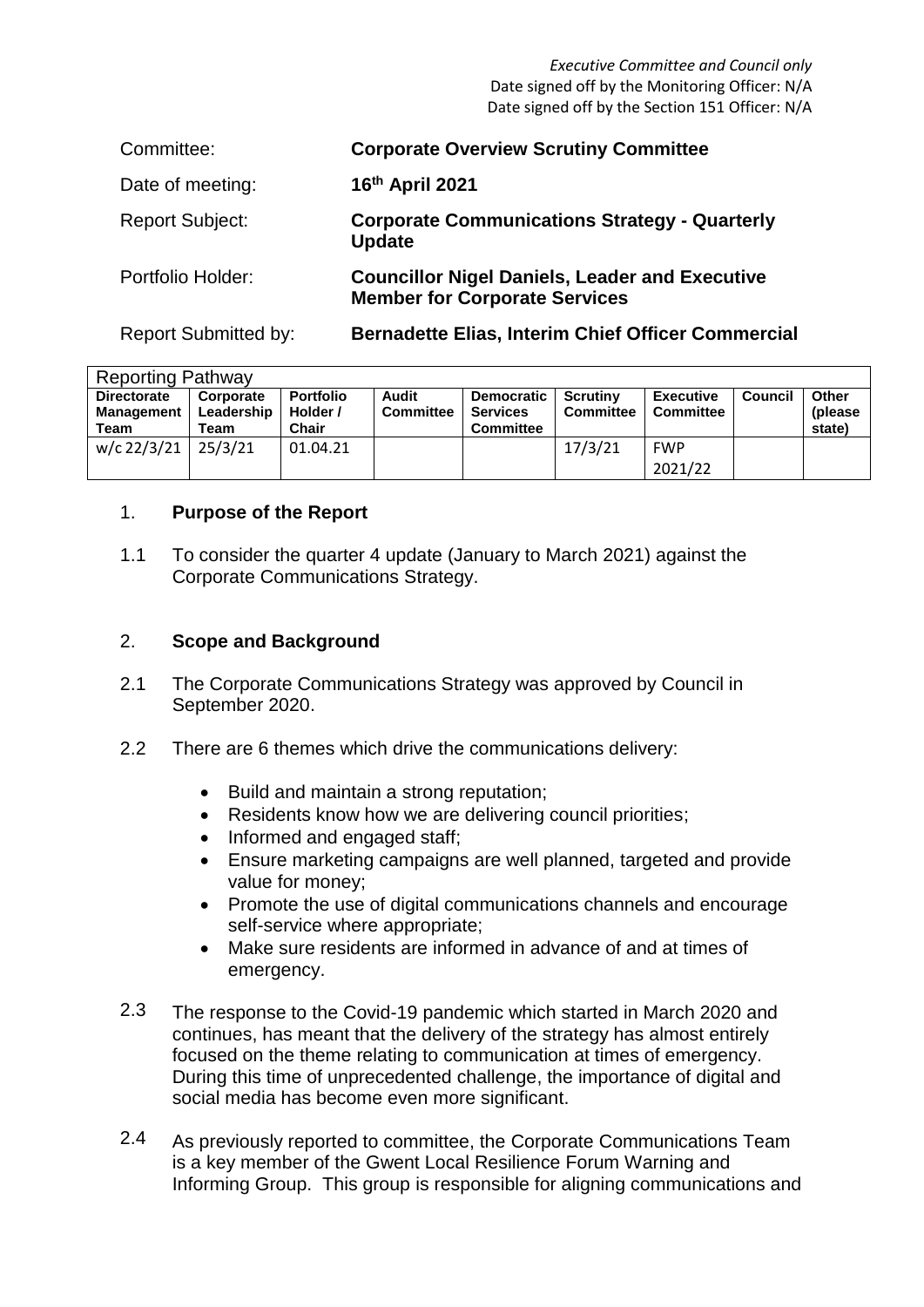communicating key information to the residents of Gwent during the Covid-19 pandemic, ensuring a consistent approach between local partners, PHW and Welsh Government. The content has been a mixture of partner material (Welsh Government, Public Health Wales, Health Board) and content created by the team maximising their creative skills.

- 2.5 The dynamic and fast moving nature of the Pandemic has required an almost constant flow of information and content being produced by the Communications Team, with the aim to produce clear and effective communication, coordinated between all sectors.
- 2.6 The aims of the Communication Plan for the Covid-19 response are:
	- To provide strategic direction for organisations involved in communicating a major incident or a situation where a multi-agency response is required;
	- To ensure that the Gwent public, stakeholders, the media are informed in a timely manner about an outbreak and what they need to do to reduce transmission and to keep Wales safe;
	- To ensure consistent use of terminology;
	- To ensure that that there is clear leadership and coordination of all communications activities, and that all communications activities are aligned with and supportive of each other – in line with the Gwent Warning and Informing Plan and the All Wales Communicable Disease Outbreak Plan for Wales (Welsh Government, 2020a);
	- To ensure that communications activity and messaging around an outbreak in Wales is carried out in line with the overall Welsh approach to dealing with the pandemic;
	- To effectively communicate and share information with the communities and individuals directly affected to maintain confidence and compliance with guidance / expectations;
	- To align with existing Keep Wales Safe Communications campaigns.
- 2.7 As the National picture moves between response and recovery, so will the focus of the communication activity.

# 3. **Options for Recommendation**

- 3.1 **Option 1:** That Corporate Overview Scrutiny Committee considers the quarter 4 (January to March 2021) update against the Communication Strategy prior to it being presented to the Executive Committee
- 3.2 **Option 2:** That Corporate Overview Scrutiny Committee considers the quarter 4 (January to March 2021) update against the Communication Strategy and provides specific comment prior to it being presented to the Executive Committee.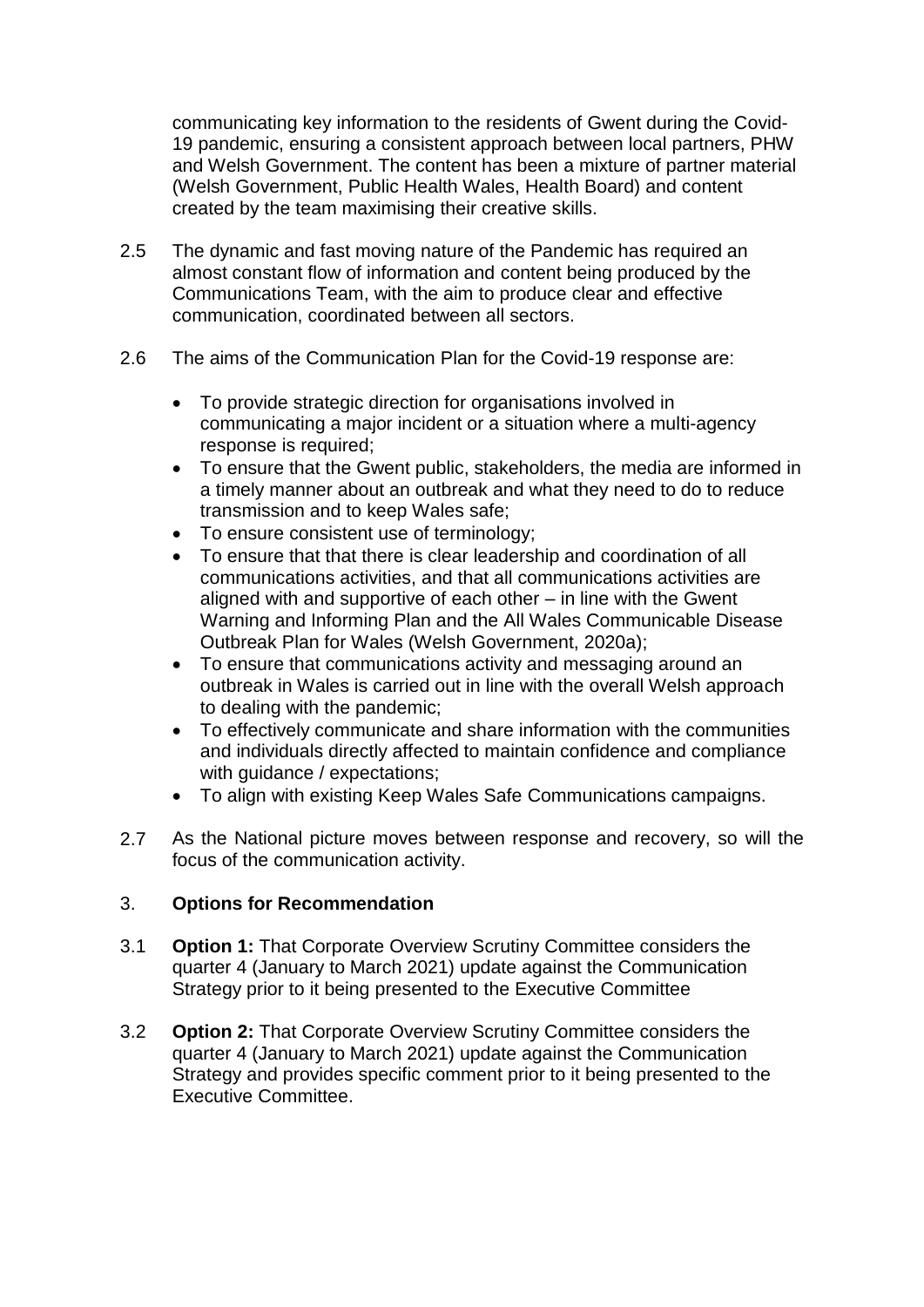#### 4. **Evidence of how does this topic supports the achievement of the Corporate Plan / Statutory Responsibilities / Blaenau Gwent Well-being Plan**

4.1 The Communication Strategy supports the Corporate Plan and the Well Being plan as part of the governance framework.

#### 5. **Implications Against Each Option**

## 5.1 *Impact on Budget (short and long term impact)* There is no direct impact on budgets.

The majority of Council communications uses digital channels. Much of the material used in the first half of 2020 was created by partners like Welsh Government and Public Health Wales to manage the Covid-19 pandemic. Individual marketing campaigns are often externally funded by partners (eg WRAP).

# 5.2 *Risk including Mitigating Actions*

The Corporate Communications Team will work with colleagues and partners to ensure communications plans are delivered in a timely manner.

#### 5.3 *Legal*

All internal and external communications activities will take account of any legal issues that may arise from publications and potential challenge.

Communication activities reflect the decision making of the Council and any exempt items will be treated in confidence. Communications relating to individuals will also protect their privacy rights.

#### 5.4 *Human Resources*

There are no human resource implications*.*

# 6. **Supporting Evidence**

#### 6.1 *Performance Information and Data*

Key activity for the quarter is outlined in Appendix 1. This includes:

- Trace, track and protect key information communicated;
- Lockdown information and promoting the required response from the public under the restrictions in Wales;
- Schools and learners remote learning arrangements communicated:
- Vaccine programme key information;
- Internal communication channels continued including the MD message, briefing for Elected Members and staff information;
- 197,000 visitors to the Council website:
- 4,900 social media posts an average of 400 per week; and
- Working with service areas to promote key information.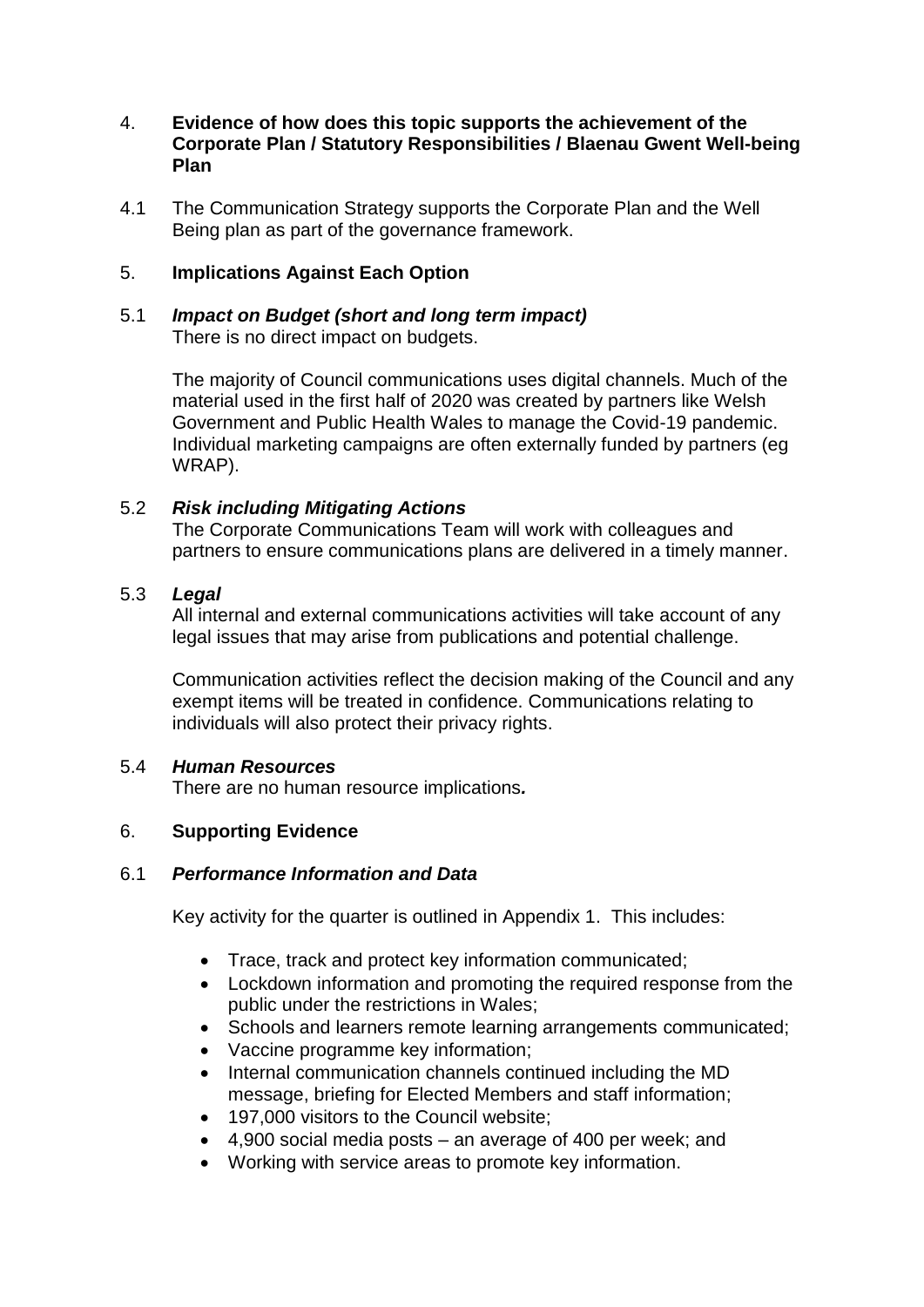#### 6.2 *Expected outcome for the public*

The focus in late 2020 and early 2021 has been on managing crisis communications and the response to Covid-19. The main objective has been regular and timely information for the public to keep them informed in a rapidly changing environment.

Communications regarding the delivery of essential public services, changes to services and introduction of brand new services has been a feature. Improving access to relevant information delivered in a timely manner utilising multiple channels.

#### 6.3 *Involvement (consultation, engagement, participation)*

Research will be carried out with residents on a regular basis to check the impact of our external communications activities. Internal communication will also be measured for impact through regular staff engagement activities.

#### 6.4 *Thinking for the Long term (forward planning)*

The role of the Council in building the reputation of the area and shaping Blaenau Gwent the place is significant. The Communication Strategy articulates the approach the Council will take to ensure the longer term objectives of the Corporate Plan and The Well-being of Future Generations (Wales) Act 2015 are represented and the impact of the Council's work is promoted positively.

This remains our long term objective but the response to Covid-19 and its unprecedented challenges has meant short term focus on this.

#### 6.5 *Preventative focus*

It is anticipated that effective and proactive communications will contribute to education and information campaigns designed to influence behaviour. Campaigns relating to littering, recycling and fly tipping and fostering are examples of this, however, across the life of the Communications Strategy there will be many other areas of behavioural change that will be significant.

This remains our long term objective but the response to Covid-19 and its unprecedented challenges has meant short term focus on this.

#### 6.6 *Collaboration / partnership working*

The Council works with other local authorities, partners and Welsh Government on a regular basis to deliver local, regional and national campaigns

#### 6.7 *Integration* (across service areas)

Opportunities for promoting cross cutting service impact will be identified as part of the communication campaigns and particularly in relation to integrated marketing. Developing our reputation as a trusted brand will include demonstrating how our services collectively impact in positive ways for our households and businesses.